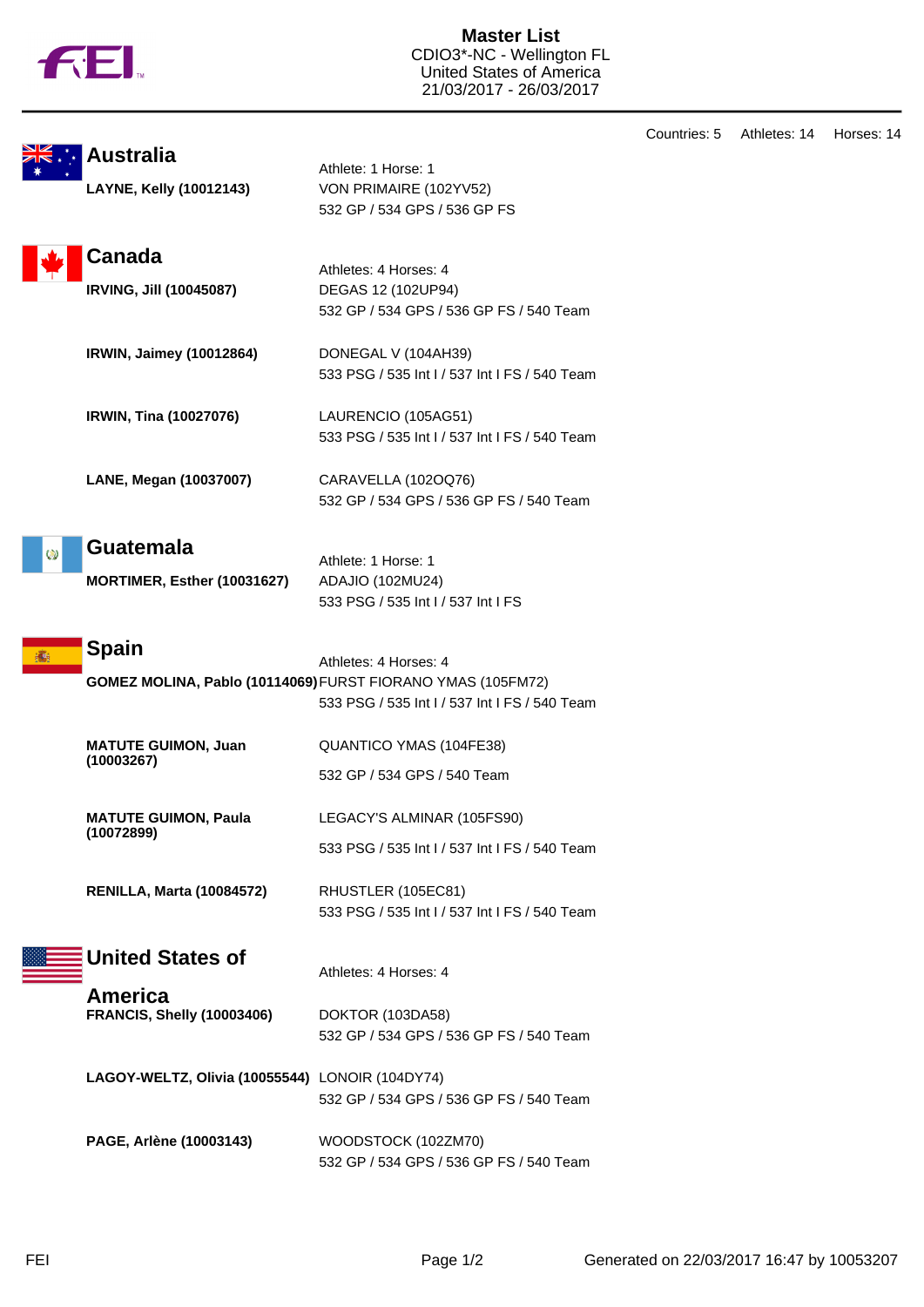

**Master List** CDIO3\*-NC - Wellington FL United States of America 21/03/2017 - 26/03/2017

**WILCOX, Lisa (10011391)** GALANT (103ZE45)

532 GP / 534 GPS / 536 GP FS / 540 Team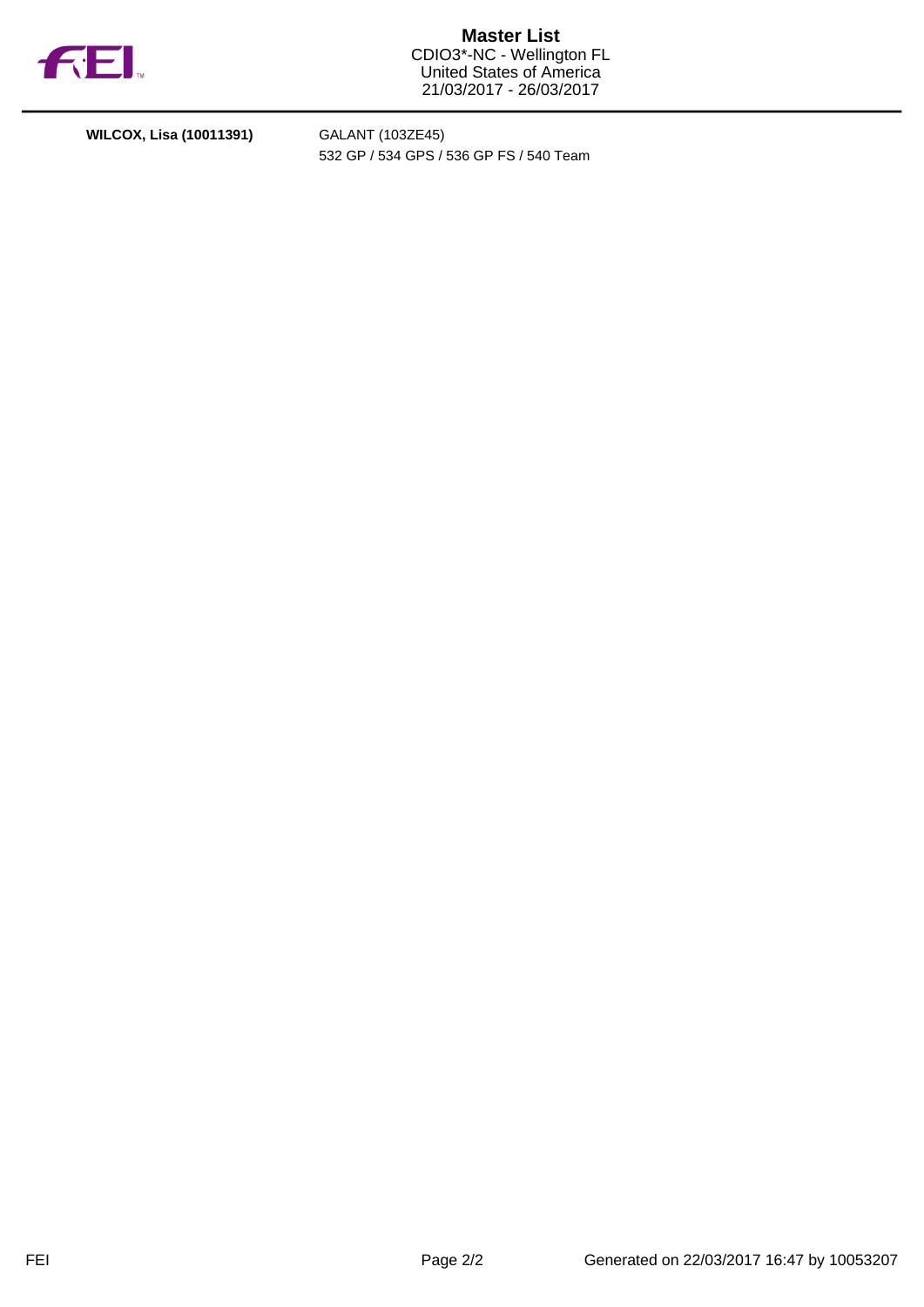

**Master List** CDI3\* - Wellington FL United States of America 21/03/2017 - 26/03/2017

|                                                                               |                                                                                                                | Countries: 15 | Athletes: 41 | Horses: 44 |
|-------------------------------------------------------------------------------|----------------------------------------------------------------------------------------------------------------|---------------|--------------|------------|
| <b>Argentina</b><br><b>MANFREDI, Maria Florencia</b><br>(10047514)            | Athlete: 1 Horse: 1<br>BANDURRIA KACERO (104FE18)<br>500 GP / 501 GP FS                                        |               |              |            |
| <b>Australia</b><br><b>GENTRY, Kim (10069927)</b>                             | Athletes: 2 Horses: 2<br>LEONARDO (104LO46)<br>500 GP / 502 GPS                                                |               |              |            |
| LAYNE, Kelly (10012143)                                                       | <b>UDON P (103BY66)</b><br>500 GP / 501 GP FS                                                                  |               |              |            |
| <b>Austria</b><br>STUMPF, Gabriela (10024126)<br>STUMPF, Katharina (10040077) | Athletes: 2 Horses: 2<br>STEREO LOVE (104PD28)<br>503 PSG / 504 Int I / 505 Int I FS<br>FOR MY LOVE (ESP40469) |               |              |            |
| <b>Canada</b>                                                                 | 503 PSG / 504 Int I / 505 Int I FS<br>Athletes: 7 Horses: 8                                                    |               |              |            |
| ABERMAN, Amanda (10136093)                                                    | SANTINO TYME (105AY38)<br>503 PSG / 504 Int I / 505 Int I FS                                                   |               |              |            |
| BOYLEN, Christilot (10003172)                                                 | DRENTANO (104DG90)<br>500 GP / 501 GP FS<br>ROCKYLANE (105FZ33)<br>503 PSG / 504 Int I / 505 Int I FS          |               |              |            |
| BROOKS, Jacqueline (10003246)                                                 | D NIRO (102RN41)<br>500 GP / 501 GP FS                                                                         |               |              |            |
| CHIA, Ariana (10042615)                                                       | TEO (102TH15)<br>500 GP / 502 GPS                                                                              |               |              |            |
| <b>CREECH, Diane (10023449)</b>                                               | ROBBIE W (102ZR17)<br>503 PSG / 504 Int I / 505 Int I FS                                                       |               |              |            |
| IRVING, Jill (10045087)                                                       | ARTHUR (104PK80)<br>500 GP / 502 GPS                                                                           |               |              |            |
| <b>STRASSER, Evi (10000046)</b>                                               | RIGAUDON TYME (CAN40414)<br>503 PSG / 504 Int I / 505 Int I FS                                                 |               |              |            |
| <b>Costa Rica</b>                                                             | Athlete: 1 Horse: 1                                                                                            |               |              |            |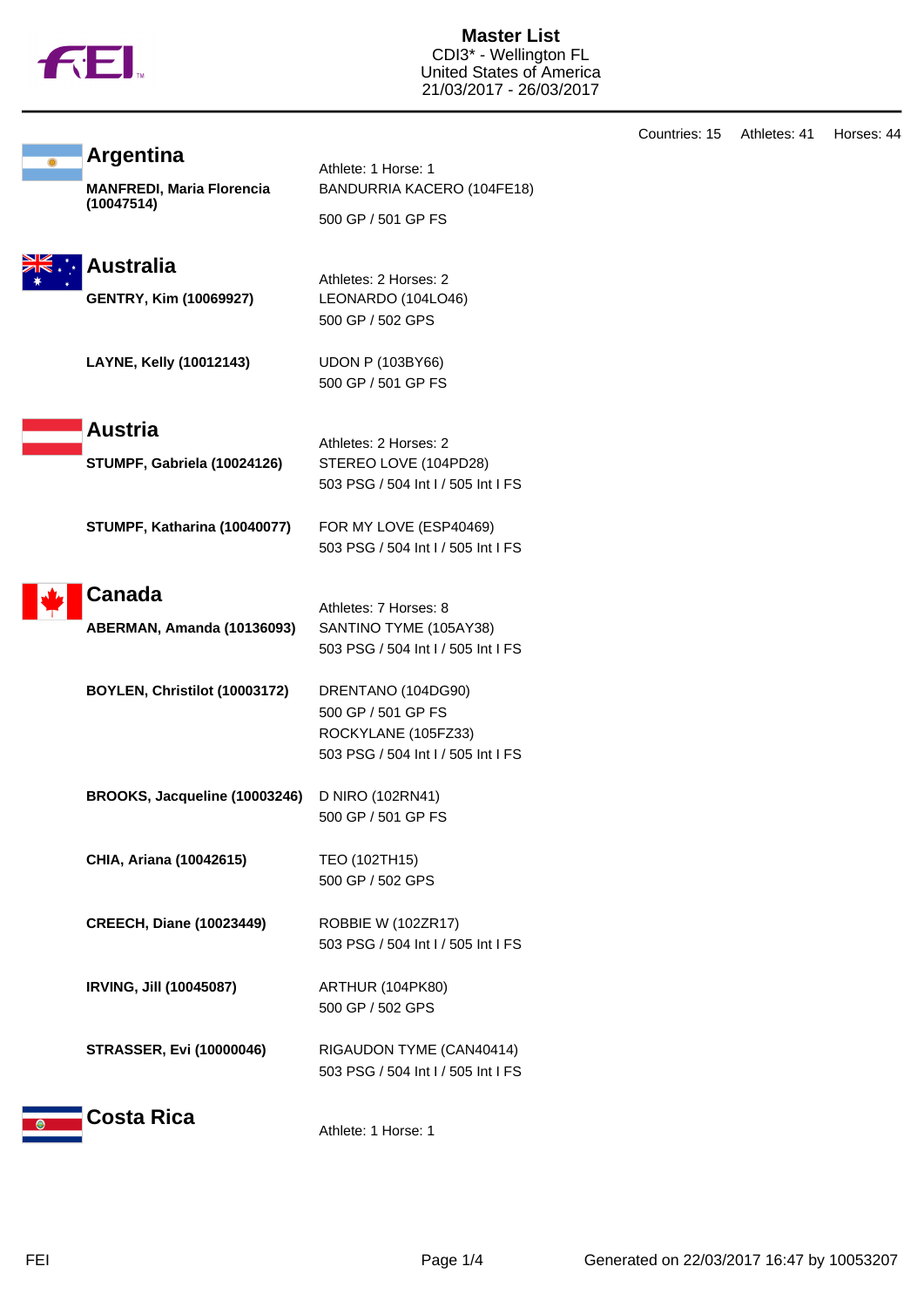|  | <b>TM</b> |
|--|-----------|

**Master List** CDI3\* - Wellington FL United States of America 21/03/2017 - 26/03/2017

| QUIROS VALVERDE, Esteban                                                      | FAREWELL IV (USA42058)                                                               |
|-------------------------------------------------------------------------------|--------------------------------------------------------------------------------------|
| (10149437)                                                                    | 503 PSG / 504 Int I / 505 Int I FS                                                   |
| <b>Denmark</b><br><b>POULSEN, Rikke (10032539)</b>                            | Athlete: 1 Horse: 1<br>PIKK ELENA HU (104CO52)<br>503 PSG / 504 Int I / 505 Int I FS |
| <b>Dominican Republic</b><br>LOSOS DE MUÑIZ, Yvonne<br>(10012462)             | Athlete: 1 Horse: 1<br>AQUAMARIJN (104VM13)<br>500 GP / 501 GP FS                    |
| Germany<br><b>MYBURGH, Neve (10073034)</b>                                    | Athlete: 1 Horse: 1<br>BELISSIMA 23 (105BZ23)<br>503 PSG / 504 Int I / 505 Int I FS  |
| Great Britain<br>MACDONALD CUDDY, Jacqueline MALCARAT (105LS35)<br>(10147351) | Athlete: 1 Horse: 1<br>500 GP / 501 GP FS                                            |
| <b>Mexico</b><br><b>BURSSENS, Monica (10034211)</b>                           | Athlete: 1 Horse: 1<br>ELFENTANZ (105NO96)<br>503 PSG / 504 Int I / 505 Int I FS     |
| <b>Netherlands</b><br><b>COLLINS - STRIJK, Leida</b><br>(10019319)            | Athlete: 1 Horse: 1<br>WEST SIDE (NED42533)<br>500 GP / 502 GPS                      |
| <b>Philippines</b><br>TZINBERG, Ellesse (10021350)                            | Athlete: 1 Horse: 1<br>TRIVIANT 2 (GER41659)<br>500 GP / 501 GP FS                   |
| <b>Spain</b><br><b>MATUTE GUIMON, Juan</b><br>(10003267)                      | Athlete: 1 Horse: 1<br>DHANNIE YMAS (103NC64)<br>503 PSG / 504 Int I / 505 Int I FS  |
| Switzerland                                                                   |                                                                                      |



**Switzerland BERTSCHINGER, Barbara (10115729)**

Athlete: 1 Horse: 1 RUBIN CORTES OLD (102NG80) 500 GP / 502 GPS

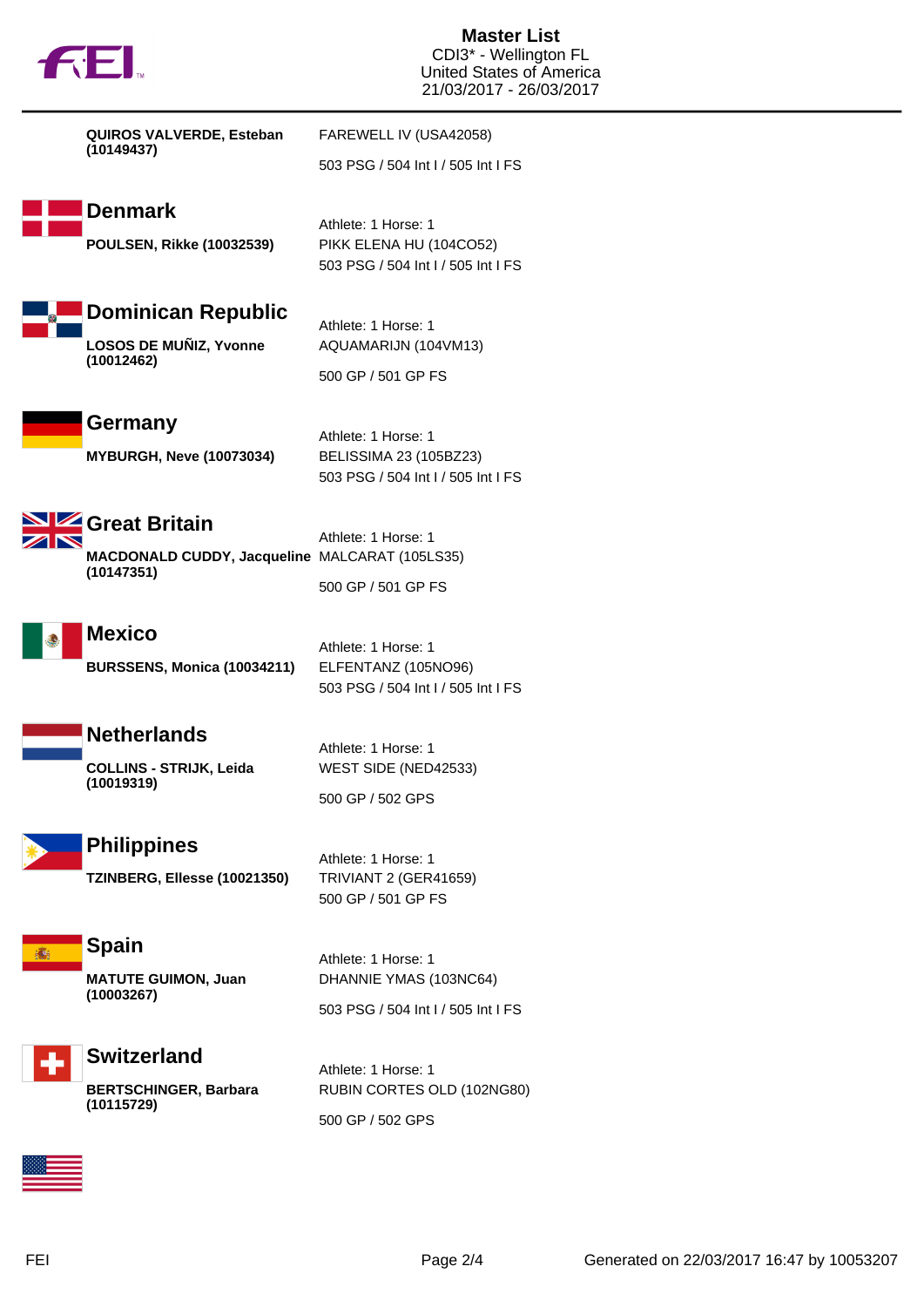

| <b>United States of</b>           | Athletes: 19 Horses: 21                                                                                                 |
|-----------------------------------|-------------------------------------------------------------------------------------------------------------------------|
| <b>America</b>                    |                                                                                                                         |
| BATCHELDER, Nora (10027540)       | <b>BAHAI (103UR85)</b><br>500 GP / 501 GP FS                                                                            |
| <b>DUTTA, Susan (10003416)</b>    | DIMACCI DC (104UC15)<br>503 PSG / 504 Int I / 505 Int I FS<br>FIGEAC DC (104FN75)<br>503 PSG / 504 Int I / 505 Int I FS |
| <b>FRANCIS, Shelly (10003406)</b> | DANILO (103VS12)<br>500 GP / 502 GPS                                                                                    |
| HAMILTON, Susanne (10036889)      | LORD LOCKSLEY (103FK08)<br>500 GP / 502 GPS                                                                             |
| HICKEY, Christopher (10015887)    | RONALDO (104AV38)<br>500 GP / 502 GPS                                                                                   |
| <b>JOHNSON, Katie (10023612)</b>  | NYMPHENBURG'S SYLVESTER (105MX69)<br>503 PSG / 504 Int I / 505 Int I FS                                                 |
| <b>KURZ, Marlena (10147138)</b>   | ROTSPON'S RHAPSODY (105NK62)<br>503 PSG / 504 Int I / 505 Int I FS                                                      |
| LIPP, Karen (10013265)            | WHITNEY (102TK37)<br>500 GP / 502 GPS                                                                                   |
| <b>LYLE, Adrienne (10015662)</b>  | HARMONY'S DUVAL (105MX68)<br>503 PSG / 504 Int I / 505 Int I FS<br>SALVINO (103LR77)<br>500 GP / 502 GPS                |
| MALONE, Catherine (10015672)      | DILONA (104QS01)<br>503 PSG / 504 Int I / 505 Int I FS                                                                  |
| PAI, Natalie (10094688)           | FRITZ SAN TINO (102UG97)<br>503 PSG / 504 Int I / 505 Int I FS                                                          |
| PARIS, Molly (10104233)           | DIAMANT SKY (104FT16)<br>503 PSG / 504 Int I / 505 Int I FS                                                             |
| POAG, Katie (10039645)            | ZONNEKONING (104EX85)<br>500 GP / 501 GP FS                                                                             |
| POT, Adrienne (10034361)          | SOMETHING SPECIAL (ESP04288)<br>500 GP / 502 GPS                                                                        |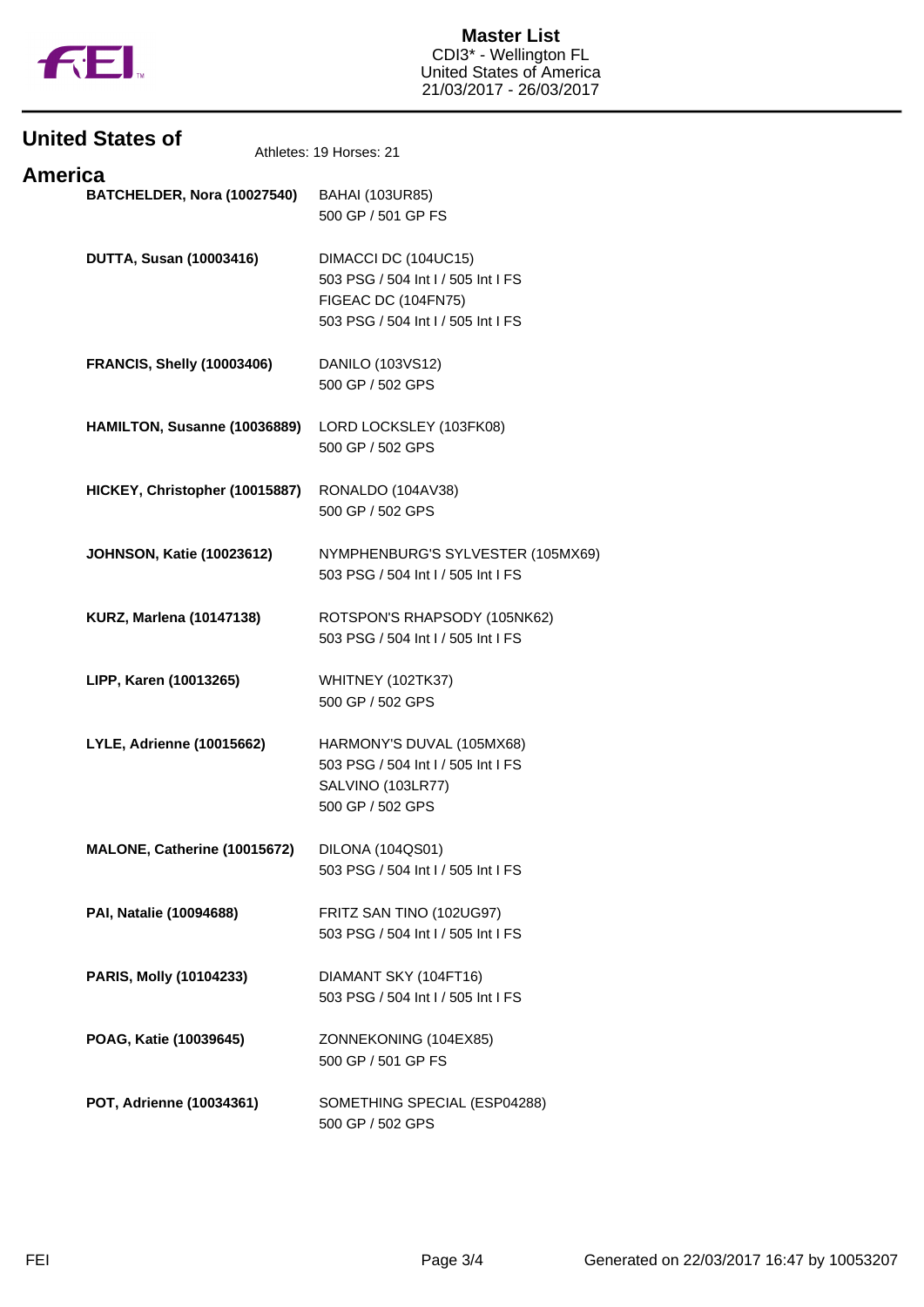

## **Master List** CDI3\* - Wellington FL United States of America 21/03/2017 - 26/03/2017

| <b>PRIEST, Kathy (10003278)</b>    | FREDENSDALS ZIG ZAG (104AZ43)<br>503 PSG / 504 Int L/ 505 Int LFS |
|------------------------------------|-------------------------------------------------------------------|
| ROBICHEAUX, Katie (10044597)       | AVIGNON T (103LM45)<br>503 PSG / 504 Int I / 505 Int I FS         |
| <b>TATE, Jessica Jo (10003257)</b> | SUMMERSBY (104YW63)<br>503 PSG / 504 Int I / 505 Int I FS         |
| <b>TAYLOR, Melissa (10017358)</b>  | <b>ANSGAR (104CW72)</b><br>503 PSG / 504 Int I / 505 Int I FS     |
| <b>WAITE, Rebecca (10147139)</b>   | LE ROI (103VS06)<br>503 PSG / 504 Int I / 505 Int I FS            |